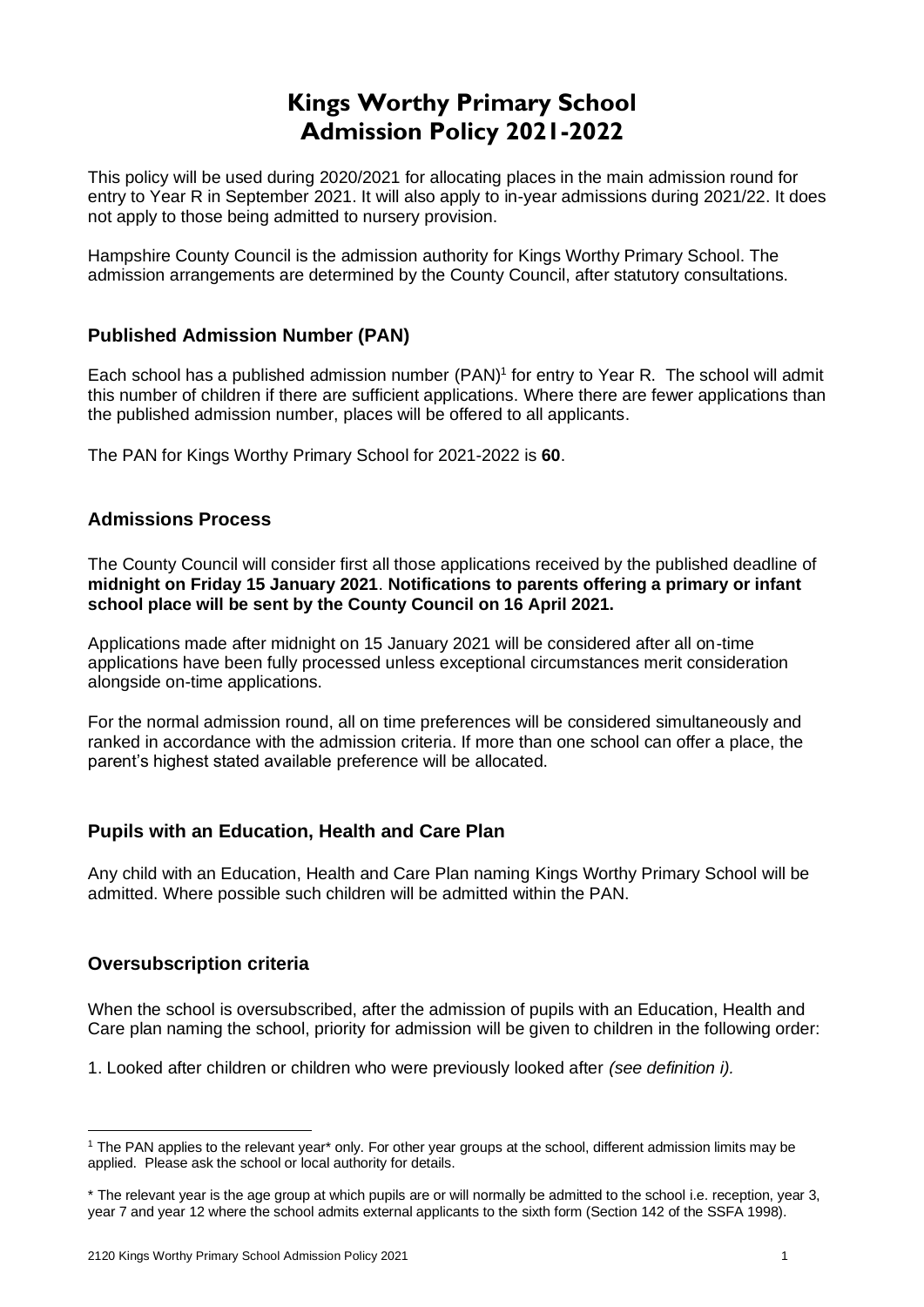2. (For applications in the normal admission round only) Children or families with an exceptional medical and/or social need *(see definition ii)*. Supporting evidence from a professional is required such as a doctor and/or consultant for medical needs or a social worker, health visitor, housing officer, the police or probation officer for social needs. This evidence must confirm the child or family's medical or social need and why that need(s) makes it essential that the child attends Kings Worthy Primary School rather than any other. If evidence is not submitted by the application deadline, the medical and/or social need cannot be considered.

3. Children of staff *(see definition iii)* who have, (1) been employed at Kings Worthy Primary School for two or more years at the time at which the application for admission to the school is made, or (2) have been recruited to fill a vacant post for which there is a demonstrable skill shortage.

4. Children living **in** the catchment area *(see definition iv)* of Kings Worthy Primary School who at the time of application have a sibling *(see definition v)* on the roll of Kings Worthy Primary School who will still be on roll at the time of admission. [See criterion 6 for additional children who may be considered under this criterion.]

5. Other children living **in** the catchment area of Kings Worthy Primary School*.*

6. Children living **out** of the catchment area who at the time of application have a sibling *(see definition v)* on the roll of Kings Worthy Primary School who will still be on roll at the time of admission. [Where a sibling was allocated a place at the school in the normal admission round in a previous year because the child was displaced *(see definition vi)* from the catchment school for their address, the application will be considered under criterion 4, above, subject to the siblings still living in the catchment area for the school from which they were displaced. In future normal admissions rounds a younger sibling will be considered to have been displaced where they were allocated a place at Kings Worthy Primary School under this criterion as a consequence of their elder sibling's displacement and are still living in the catchment area for the school from which they were displaced].

7. Other children.

#### *Definitions*

(i) Looked after children are defined as those who are (a) in the care of a local authority, or (b) being provided with accommodation by a local authority in the exercise of their social services functions (see the definition in section 22(1) of the Children Act 1989). Previously looked after children are those who were looked after but immediately after being looked after became subject to an adoption order, child arrangements order, or special guardianship order. An adoption order is an order under section 46 of the Adoption and Children Act 2002 or section 12 of the Adoption Act 1976. Child arrangements orders are defined in section 8 of the Children Act 1989, as amended by section 12 of the Children and Families Act 2014. Child arrangements orders replace residence orders and any residence order in force prior to 22 April 2014 is deemed to be a child arrangements order. Section 14A of the Children Act 1989 defines a 'special guardianship order' as an order appointing one or more individuals to be a child's special guardian (or special guardians).

(ii) Applicants will only be considered under this criterion if on the application form (online or paper) they have ticked the appropriate box explicitly indicating that they wish for their application to be considered under medical / social need. 'Medical need' does not include mild medical conditions, such as asthma or allergies. 'Social need' does not include a parent's wish that a child attends the school because of a child's aptitude or ability or because their friends attend the school or because of routine childminding arrangements. Priority will be given to those children whose evidence establishes that they have a demonstrable and significant need to attend a particular school. Equally this priority will apply to children whose evidence establishes that a family member's physical or mental health or social needs mean that they have a demonstrable and significant need to attend a particular school. Evidence must confirm the circumstances of the case and must set out why the child should attend a particular school and why no other school could meet the child's needs. Providing evidence does not guarantee that a child will be given priority at a particular school and in each case a decision will be made based on the merits of the case and whether the evidence demonstrates that a placement should be made at one particular school above any other.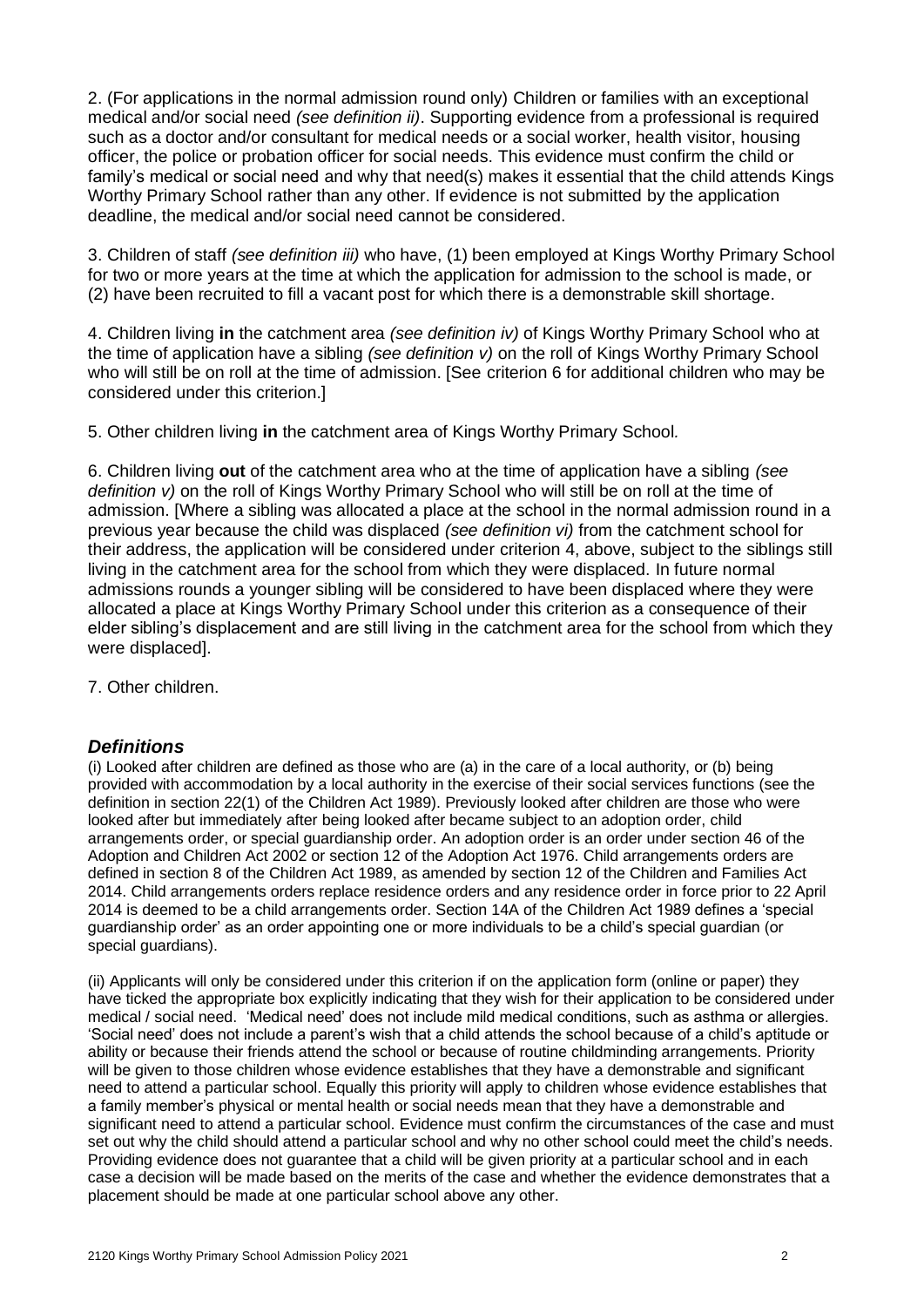(iii) 'Staff' includes all those on the payroll of the school who (specific to clause (1)) have been an employee continuously for two years at the time of application. 'Children of staff' refers to situations where the staff member is the natural parent, the legal guardian or a resident step parent.

(iv) A map of the school's catchment area is available on the school's details page of the Hampshire County Council website [www.hants.gov.uk/educationandlearning/findaschool.](http://www.hants.gov.uk/educationandlearning/findaschool)

(v) 'Sibling' refers to brother or sister, half brother or half sister, adoptive brother or adoptive sister, foster brother or foster sister, step brother or step sister living as one family unit at the same address. It will also be applied to situations where a full, half or adopted brother or sister are living at separate addresses. Criteria 4 and 6 include children who at the time of application have a sibling for whom the offer of a place at Kings Worthy Primary School has been accepted, even if the sibling is not yet attending.

(vi) 'Displaced' refers to a child who was refused a place at the catchment school in the normal admissions round having named it in the application and was not offered a higher named preference school.

#### **Tie-breaker**

If the school is oversubscribed from within any of the above categories, straight line distance will be used to prioritise applications; applicants living nearer the school have priority. Distances will be measured from the Ordnance Survey home address point to the school address point using Hampshire County Council's Geographic Information Systems (GIS). Distances to multiple dwellings will give priority to the ground floor over the first floor and so on. On individual floors, distances will be measured to the stairs leading to the communal entrance. Where two or more applicants are equidistant, random allocation will be used to allocate the place. An explanation of the random allocation procedure is available on the County website. This method of prioritising admissions will also apply to any 'school specific' criterion unless otherwise stated in the school's brochure.

# **Additional Information**

#### **Permanent Residence**

The child's permanent residence is where they live, normally including weekends and during school holidays as well as during the week, and should be used for the application. The permanent address of children who spend part of their week with one parent and part with the other, at different addresses, will be the address at which they spend most of their time.

#### **Multiple births**

Where a twin or child from a multiple birth is offered the last place available within the PAN, any further twin or child of the same multiple birth will also be offered a place, if the parents so wish, even though this may raise the number in the year group above the school's PAN.

#### **Fair Access placements by the local authority**

Outside the normal admission round, it may sometimes be necessary for a pupil to be placed by the local authority, or a local placement panel acting on behalf of the authority, in a particular school even if there is a waiting list for admission. Such placements will be made in accordance with Hampshire County Council's Fair Access Protocol. The Protocol is based on legislation and government guidance.

#### **Waiting lists**

Waiting lists will be established for each year group where more applications are received than places available. For main round admissions to Year R, the waiting list will be maintained centrally by the local authority until 31 August 2021. At all other times, and for other year groups, waiting lists will be operated by schools on behalf of the local authority.